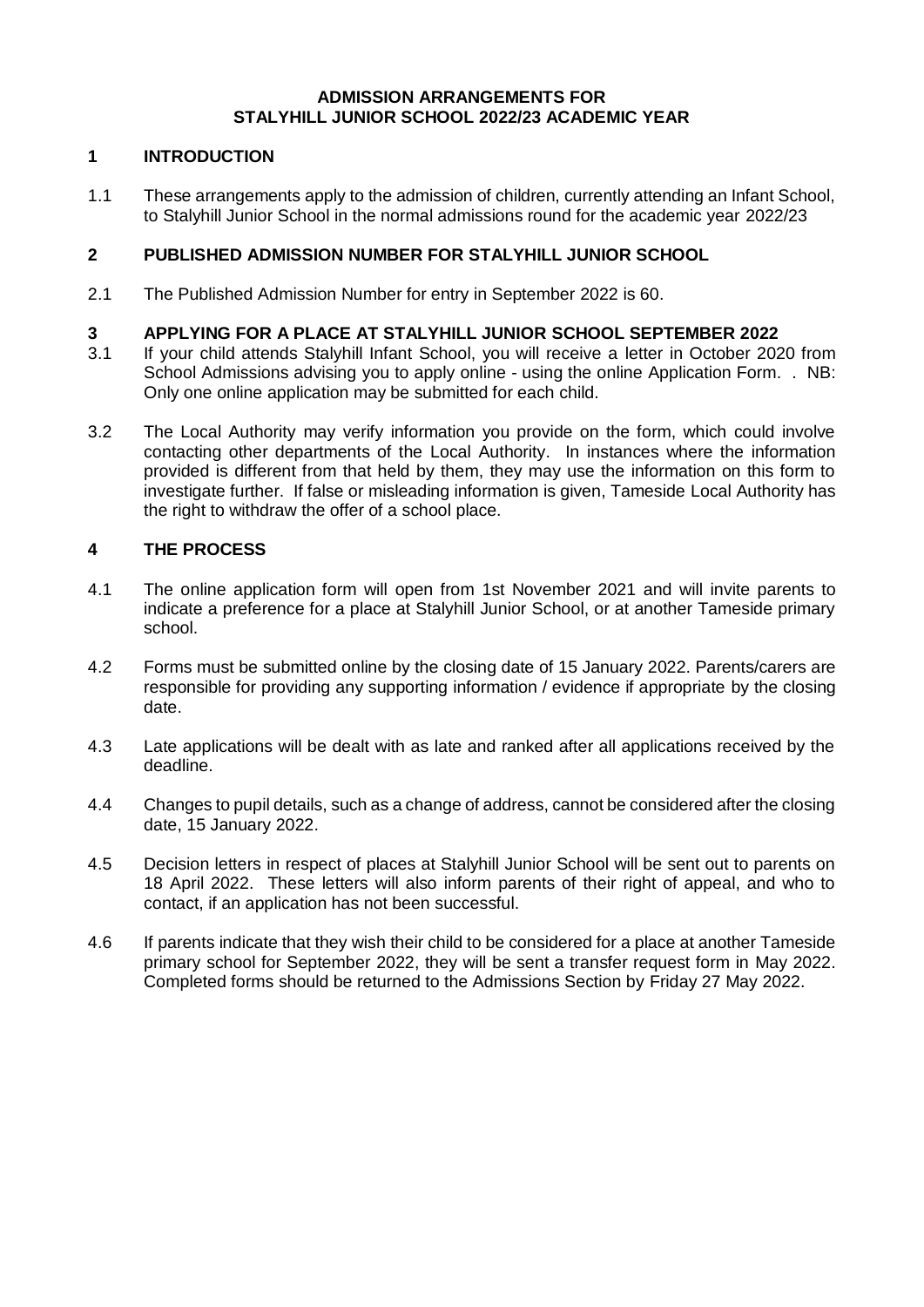# **5 CRITERIA FOR ALLOCATING PLACES IF THE SCHOOL IS OVERSUBSCRIBED**

- 5.1 Where applications for admission to the school exceed the number of places available, the following criteria will be applied, in the order set out below, to decide which children to admit. Children with an Education Health and Care Plan where the school is named will be allocated places before the oversubscription criteria are applied. The criteria for over-subscription are:
	- **1. Looked after children and all previously looked after children, including those children who appear (to the admission authority) to have been in state care outside of England and ceased to be in state care as a result of being adopted. Previously looked after children are children who were looked after but ceased to be so because they were adopted (or became subject to a child arrangements order or special guardianship order**

A 'looked after child' is a child who is (a) in the care of a local authority, or (b) being provided with accommodation by a local authority in the exercise of their social services functions (see the definition in Section 22(1) of the Children Act 1989) at the time of making an application to a school. A child is regarded as having been in state care outside of England if they were in the care of or were accommodated by a public authority, a religious organisation, or any other provider of care whose sole or main purpose is to benefit society.

## **2 Children who attend Stalyhill Infant School as at the closing date for applications**.

## **3 Children and families with exceptional medical or social needs**

Written evidence must be provided by a suitably qualified professional – e.g. a GP or consultant for medical needs, or a social worker for social needs – the information must confirm the exceptional medical or social need and demonstrate how the specified school is the only school that can meet the defined needs of the child. A panel of officers from Tameside MBC will make a decision as to whether to admit a child under this criterion, using the evidence provided. Parents/carers are responsible for providing all information in support of an application by the closing date, officers of the Council will not ask for additional information. All information provided will be treated in the strictest confidence.

### **4 Sibling:**

This will apply where there are brothers or sisters attending the school at the time of application, who will still be attending at the time of admission, i.e. in the September when a pupil is admitted to Year 3. Preference will be given to pupils living nearest to the school.

The sibling criterion includes; natural sisters/brothers; half sisters/brothers; step sisters/brothers; adopted sisters/brothers; sisters/brothers of fostered children; children of the parent/carer's partner, and in each case living at the same address. This allows for the admittance of children whose siblings will still be attending the preferred school.

### **5 All other applications on distance**

Preference will be given to pupils living nearest to the school.

Distance will be measured as a straight line from the child's home address, using the address point assigned by the National land and Property Gazetteer, to the main gate to the school property. Measurements will be made using the Local Authority's school admissions data mapping software, which uses a Geographical Information System based on Ordnance Survey.

5.2 Where oversubscription occurs in applying either criteria 1, 2, 3 or 4, priority will be given to those pupils living nearest the school, measured as a straight line (as above).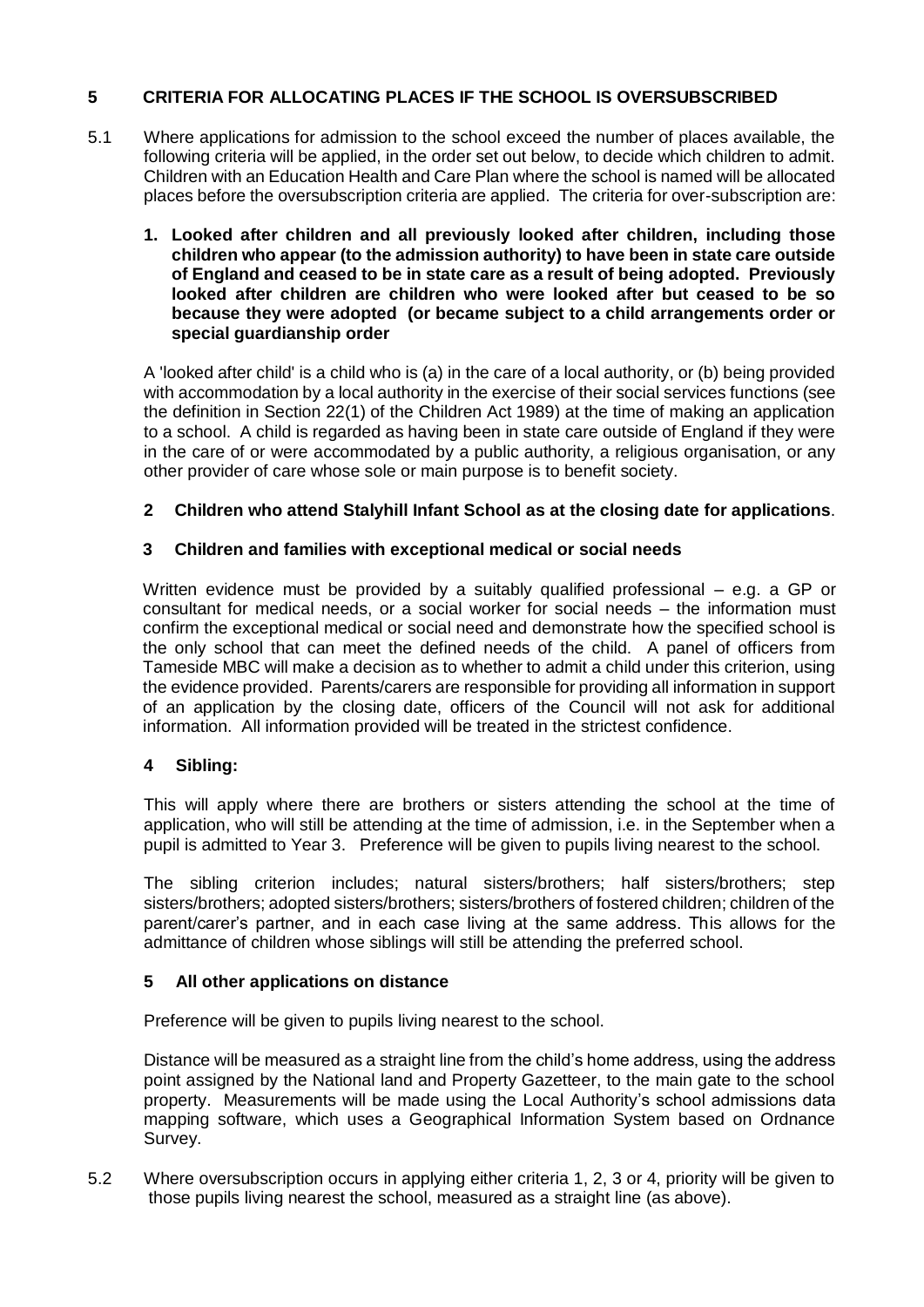- 5.3 The address from which distance will be measured will be the permanent residential address, at the time of application, of the parent with whom the child is normally resident. Where a child lives with parents with shared responsibility, each for part of a week, the home address is the address from which the child travels to school for the majority of school days per week. If the number of days is exactly equal the home address will be that of the parent who receives the Child Benefit.
- 5.4 In the event of distances being the same for 2 or more applications where this distance would be the last place/s to be allocated, the place will be allocated to the pupil that is nearer using walking distance as measured using the local authority's school admissions data mapping software.

In the event of two or more applications with distances, which are exactly the same competing for a final place, e.g. blocks of flats, the place will be decided by drawing lots, the first name drawn will be offered the place

- 5.5 An adoption order is an order under section 46 of the Adoption and Children Act 2002. A 'child arrangement order' is as an order settling the arrangements to be made as to the person with whom the child is to live under section 8 of the Children Act 1989. Section 14A of the Children Act 1989 defines a 'special guardianship order' as an order appointing one or more individuals to be a child's special guardian (or special guardians).
- 5.6 In cases where twins, triplets, or other multiple birth siblings are split when allocations take place, they will be allocated a place over the Published Admission Number and will remain excepted pupils for the time they are in an infant class or until the class numbers fall back to the current infant class size limit.

#### **6 IN YEAR TRANSFERS**

- 6.1 Parents wishing to apply for an in year transfer to a school in Tameside should apply using the online School Transfer Request Form. The School Transfer Request Form can becompleted online from the Tameside Council website: www.tameside.gov.uk/admissions.
- 6.2 Forms should be fully completed and submitted electronically with any additional/supplementary documentation/evidence to the School Admissions Team to enable their application to be considered as quickly as possible.
- 6.3 If you want to transfer your child to a school in Tameside, you must apply through Tameside Council even if you live in another area. If you want to apply for a school in another area, you will need to contact that area for further details of what you need to do.
- 6.4 If a place is available in the requested year group, parents will normally be offered that place but there are some exceptions (see Fair Access Protocol section).
- 6.5 Parents will receive an offer of a school place through Tameside Council and this can take up to 15 school days.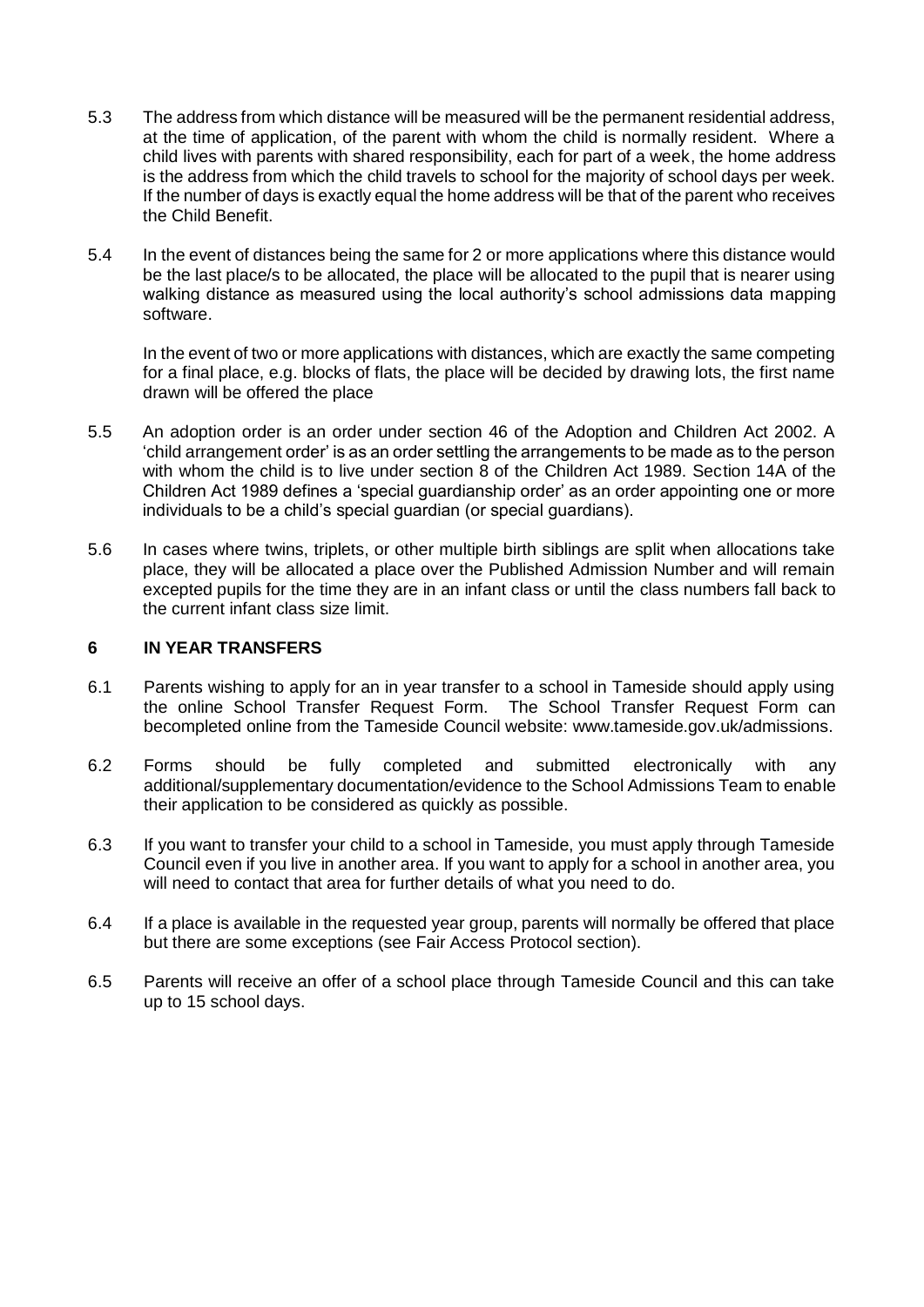# **7 IN YEAR FAIR ACCESS PROTOCOL**

7.1 All local authorities have a Fair Access Protocol for in year transfers that ensures the speedy admission of pupils who may experience difficulty in being allocated a school place, for example, if they have been out of school for a long period of time. With specific short term exceptions, all schools in Tameside are participants in the protocol, which may result in schools admitting pupils over their published admission number. Full details of the In Year Fair Access Protocol can be found on the Council's website <http://www.tameside.gov.uk/schools/primarytransfers>

# **8 WAITING LIST**

- 8.1 If the school is oversubscribed the Council will maintain a waiting list. The waiting list will operate until the end of the relevant school year. Parents who have expressed the school as a preference and have not been offered a place at the school, or at a higher preference school, will automatically be placed on the waiting list. All pupils on the waiting list will be ranked according to the oversubscription criteria. When a place becomes available children who have been referred under the local authority's Fair Access protocol or who is the subject of a direction by the local authority to admit will be given precedence over any other children on the waiting list. Then any places will be offered to the highest ranked application received by the date the place becomes available. If new or late applications have a higher priority under the oversubscription criteria, they will be ranked higher than those who have been on the list for some time. If the circumstances of children on the waiting list change (eg they move house) they should inform the Council immediately and provide appropriate supporting evidence.
- 8.2 A place from the waiting list will only be held for two school days. Tameside Council will use the information provided on the original application to contact parents, it is the responsibility of parents to change their details with the School Admissions Team if they move house or change their phone number. If no response is received from a parent who has been offered a place from the waiting list within the 2 school day limit, it will be offered to the next child on the ranked list and so on until the place is filled.
- 8.3 If a parent is offered a place from the waiting list and rejects it or does not respond to requests by email or answerphone message to contact the School Admissions Team, they will be removed from that waiting list.

## **9 APPEALS**

- 9.1 Any parent who is refused admission to a preferred school has the right of appeal to an Independent Appeals Panel. For pupils with an Education Health and Care plan, an appeal can be made to the SEN and Disability Tribunal (details are included in the plan).
- 9.2 Parents, who wish to appeal against the decision of the local authority to refuse admission to a preferred school, should do so in writing, setting out clearly why your child should go to that particular school. Information about appeals will be sent out with the allocation letter and can also be found on the School Admissions webpage [http://www.tameside.gov.uk/schools/admissions.](http://www.tameside.gov.uk/schools/admissions).
- 9.3 The Appeals Panel will:
	- be independent of the school and the LA;
	- give the appellant, who may be accompanied by a friend or be represented, the opportunity to make oral representation;
- 9.4 The Local Authority will: